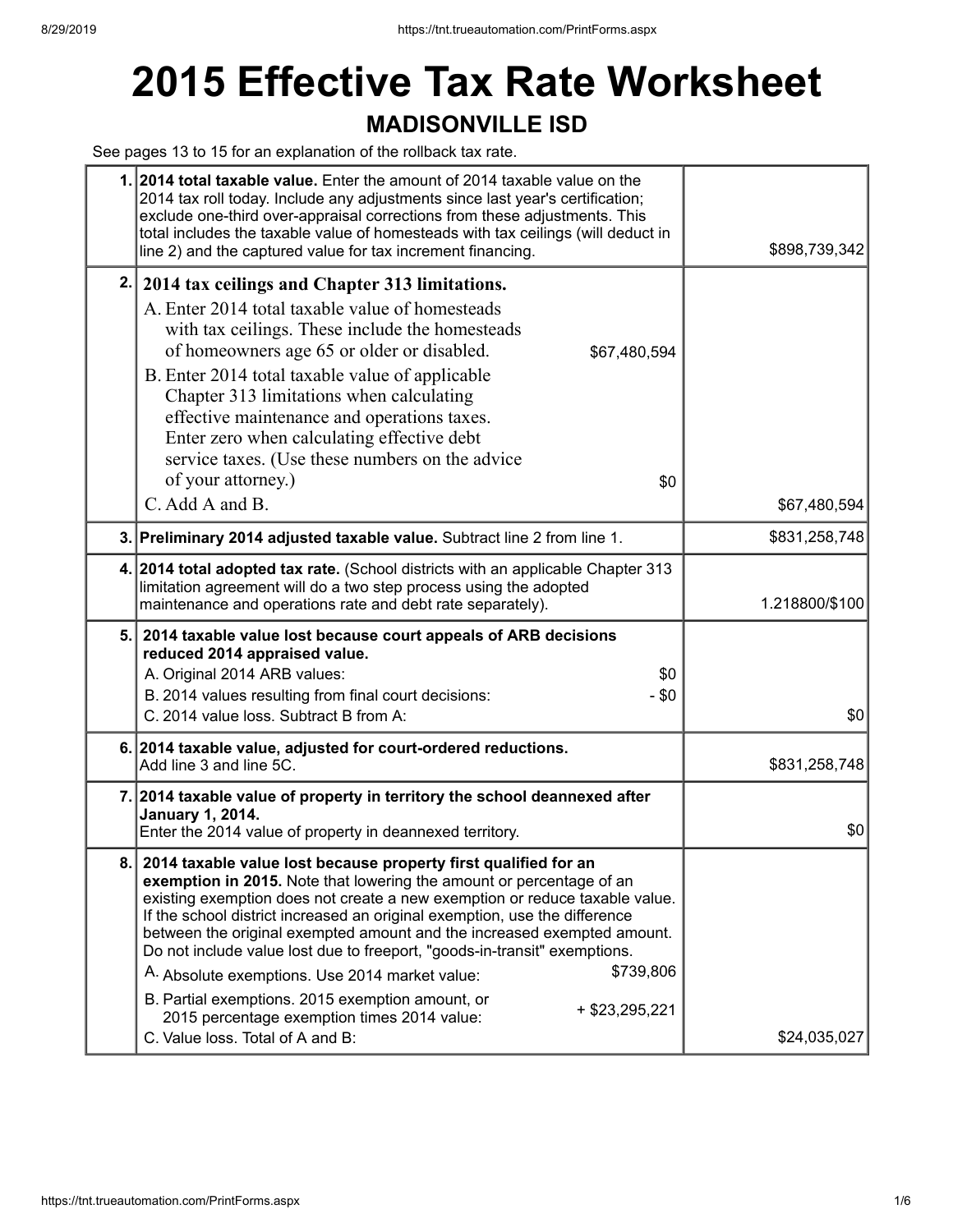## **2015 Effective Tax Rate Worksheet (continued) MADISONVILLE ISD**

| 9.1 | 2014 taxable value lost because property first qualified for agricultural<br>appraisal (1-d or 1-d-1), timber appraisal, recreational/scenic appraisal<br>or public access airport special appraisal in 2015. Use only those<br>properties that first qualified in 2015; do not use properties that qualified in<br>2014.<br>A. 2014 market value:<br>\$800,397<br>$-$ \$13,470<br>B. 2015 productivity or special appraised value:<br>C. Value loss. Subtract B from A:                                                                                                                                | \$786,927     |
|-----|---------------------------------------------------------------------------------------------------------------------------------------------------------------------------------------------------------------------------------------------------------------------------------------------------------------------------------------------------------------------------------------------------------------------------------------------------------------------------------------------------------------------------------------------------------------------------------------------------------|---------------|
|     |                                                                                                                                                                                                                                                                                                                                                                                                                                                                                                                                                                                                         |               |
|     | 10. Total adjustments for lost value. Add lines 7, 8C, and 9C.                                                                                                                                                                                                                                                                                                                                                                                                                                                                                                                                          | \$24,821,954  |
|     | 11. 2014 adjusted taxable value. Subtract line 10 from line 6.                                                                                                                                                                                                                                                                                                                                                                                                                                                                                                                                          | \$806,436,794 |
|     | 12. Adjusted 2014 taxes. Multiply line 4 times line 11 and divide by \$100.                                                                                                                                                                                                                                                                                                                                                                                                                                                                                                                             | \$9,828,851   |
|     | 13. Taxes refunded for years preceding tax year 2014: Enter the amount of<br>taxes refunded in the preceding year for tax years before that year. Types of<br>refunds include court decisions, corrections and payment errors. Do not<br>include refunds for tax year 2014. This line applies only to tax years preceding<br>tax year 2014.                                                                                                                                                                                                                                                             | \$22,222      |
|     | 14. Adjusted 2014 taxes with refunds. Add lines 12 and 13.                                                                                                                                                                                                                                                                                                                                                                                                                                                                                                                                              | \$9,851,073   |
|     | 15. Total 2015 taxable value on the 2015 certified appraisal roll today. This<br>value includes only certified values and includes the total taxable value<br>of homesteads with tax ceilings (will deduct in Line 17). These homesteads<br>include homeowners age 65 or older or disabled.<br>A. Certified values only:<br>\$912,526,608<br>B. Pollution control exemption: Deduct the value of<br>property exempted for the current tax year for the<br>first time as pollution control property (use this line<br>based on attorney's advice):<br>$-$ \$0<br>C. Total 2015 value. Subtract B from A. | \$912,526,608 |
| 16. | Total value of properties under protest or not included on certified<br>appraisal roll.<br>A. 2015 taxable value of properties under protest.<br>The chief appraiser certifies a list of properties still<br>under ARB protest. The list shows the district's value<br>and the taxpayer's claimed value, if any, or an<br>estimate of the value if the taxpayer wins. For each of<br>the properties under protest, use the lowest of these<br>values. Enter the total value.<br>\$0                                                                                                                     | \$0           |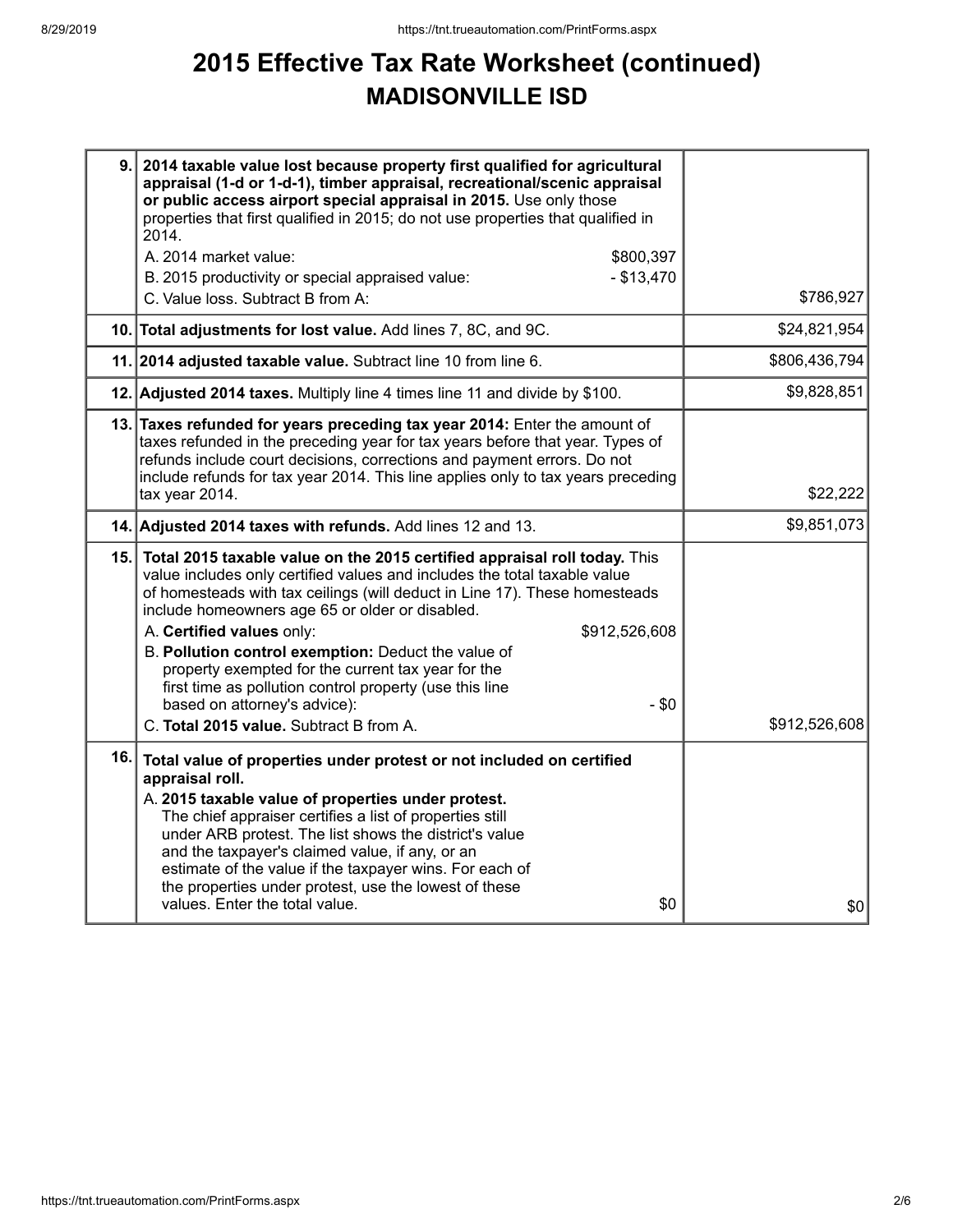## **2015 Effective Tax Rate Worksheet (concluded) MADISONVILLE ISD**

| 16.<br>(cont.) | B. 2015 value of properties not under protest or<br>included on certified appraisal roll. The chief<br>appraiser gives school districts a list of those taxable<br>properties that the chief appraiser knows about but<br>are not included at appraisal roll certification. These<br>properties also are not on the list of properties that<br>are still under protest. On this list of properties, the<br>chief appraiser includes the market value, appraised<br>value, and exemptions for the preceding year and a<br>reasonable estimate of the market value, appraised<br>value, and exemptions for the current year. Use the<br>lower market, appraised, or taxable value (as<br>\$0<br>appropriate). Enter the total value.<br>C. Total value under protest or not certified. Add A<br>and B. | \$0            |
|----------------|------------------------------------------------------------------------------------------------------------------------------------------------------------------------------------------------------------------------------------------------------------------------------------------------------------------------------------------------------------------------------------------------------------------------------------------------------------------------------------------------------------------------------------------------------------------------------------------------------------------------------------------------------------------------------------------------------------------------------------------------------------------------------------------------------|----------------|
| 17.            |                                                                                                                                                                                                                                                                                                                                                                                                                                                                                                                                                                                                                                                                                                                                                                                                      |                |
|                | 2015 tax ceilings and Chapter 313 limitations.<br>A. Enter 2015 total taxable value of homesteads<br>with tax ceilings. These include the homesteads<br>of homeowners age 65 or older or disabled.<br>\$57,749,821<br>B. Enter 2015 total taxable value of applicable<br>Chapter 313 limitations when calculating<br>effective maintenance and operations taxes.<br>Enter zero when calculating effective debt<br>service taxes. (Use these numbers on the advice<br>of your attorney.)<br>\$0                                                                                                                                                                                                                                                                                                       |                |
|                | C. Add A and B.                                                                                                                                                                                                                                                                                                                                                                                                                                                                                                                                                                                                                                                                                                                                                                                      | \$57,749,821   |
|                | 18. 2015 total taxable value. Add lines 15C and 16C. Subtract line 17.                                                                                                                                                                                                                                                                                                                                                                                                                                                                                                                                                                                                                                                                                                                               | \$854,776,787  |
|                | 19. Total 2015 taxable value of properties in territory annexed after January<br>1, 2014. Include both real and personal property. Enter the 2015 value of<br>property in territory annexed, including any territory annexed by the school<br>district.                                                                                                                                                                                                                                                                                                                                                                                                                                                                                                                                              | \$0            |
|                | 20. Total 2015 taxable value of new improvements and new personal<br>property located in new improvements. "New" means the item was not on<br>the appraisal roll in 2014. New additions to existing improvements may be<br>included if the appraised value can be determined. New personal property in a<br>new improvement must have been brought into the unit after January 1, 2014<br>and be located in a new improvement.                                                                                                                                                                                                                                                                                                                                                                       | \$15,222,574   |
| 21.            | Total adjustments to the 2015 taxable value. Add lines 19 and 20.                                                                                                                                                                                                                                                                                                                                                                                                                                                                                                                                                                                                                                                                                                                                    | \$15,222,574   |
|                | 22. 2015 adjusted taxable value. Subtract line 21 from line 18.                                                                                                                                                                                                                                                                                                                                                                                                                                                                                                                                                                                                                                                                                                                                      | \$839,554,213  |
|                | 23. 2015 effective tax rate. Divide lines 14 by line 22 and multiply by \$100.                                                                                                                                                                                                                                                                                                                                                                                                                                                                                                                                                                                                                                                                                                                       | \$1.1733/\$100 |
|                | 24. 2015 effective tax rate for ISDs with Chapter 313 Limitations. Add together<br>the effective tax rates for maintenance and operations and debt service for<br>those school districts that participate in an applicable Chapter 313 limitations<br>agreement.                                                                                                                                                                                                                                                                                                                                                                                                                                                                                                                                     | \$0.0000       |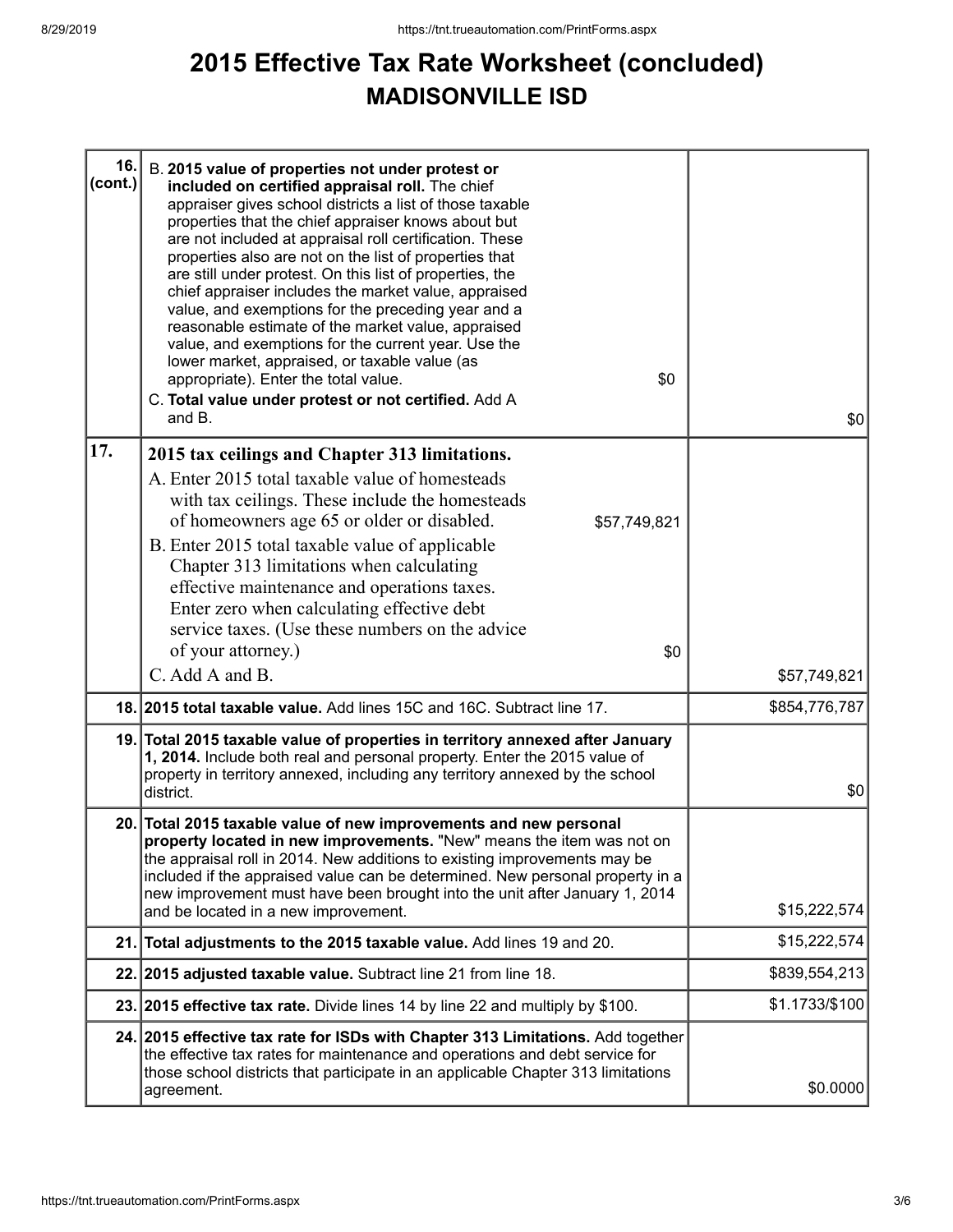# **2015 Rollback Tax Rate Worksheet**

### **MADISONVILLE ISD**

|     | 25. Maintenance and operations (M&O) tax rate. Enter \$1.50 OR the 2005<br>adopted (M&O) rate if voters approved a rate higher than \$1.50.                                                                                                                                                                                                                                                                                                                                                                                                                                                                                                                                                                                                                                                                                                                                                                                                                                                                                                                                                                      | \$1.500000/\$100 |
|-----|------------------------------------------------------------------------------------------------------------------------------------------------------------------------------------------------------------------------------------------------------------------------------------------------------------------------------------------------------------------------------------------------------------------------------------------------------------------------------------------------------------------------------------------------------------------------------------------------------------------------------------------------------------------------------------------------------------------------------------------------------------------------------------------------------------------------------------------------------------------------------------------------------------------------------------------------------------------------------------------------------------------------------------------------------------------------------------------------------------------|------------------|
|     | 26. 2015 M&O compressed rate. Multiply line 25 times .6667                                                                                                                                                                                                                                                                                                                                                                                                                                                                                                                                                                                                                                                                                                                                                                                                                                                                                                                                                                                                                                                       | \$1.000050/\$100 |
|     | 27. 2015 rollback maintenance and operation rate.<br>Use the lesser of the maintenance and operation rate as<br>calculated in Tax Code Section 26.08(n)(2)(A) and (B).<br>\$1.040000                                                                                                                                                                                                                                                                                                                                                                                                                                                                                                                                                                                                                                                                                                                                                                                                                                                                                                                             | \$1.040000/\$100 |
| 28. | Total 2015 debt to be paid with property taxes and additional sales tax<br>revenue.<br>Debt means the interest and principal that will be paid on debts that:<br>(1) are paid by property taxes,<br>(2) are secured by property taxes,<br>(3) are scheduled for payment over a period longer than one year, and<br>(4) are not classified in the unit's budget as M&O expenses.<br>A: Debt also includes contractual payments to<br>other school districts that have incurred debts on behalf<br>of this school district, if those debts meet the four<br>conditions above. Include only amounts that will be paid<br>from property tax revenue. Do not include appraisal<br>district budget payments.<br>\$1,508,630<br>B: If using unencumbered funds, subtract<br>unencumbered fund amount used from total debt and list<br>$-\$0$<br>remainder.<br>C: School districts subtract state aid received for paying<br>principal and interest on debt for facilities through the<br>existing debt allotment program and/or instructional<br>facilities program.<br>$-50$<br><b>D:</b> Total: A less B less $C = D$ | \$1,508,630      |
|     | 29. Certified 2014 excess debt collections. Enter the amount certified by the<br>collector.                                                                                                                                                                                                                                                                                                                                                                                                                                                                                                                                                                                                                                                                                                                                                                                                                                                                                                                                                                                                                      | \$0              |
|     | 30. Adjusted 2015 debt. Subtract line 29 from line 28D.                                                                                                                                                                                                                                                                                                                                                                                                                                                                                                                                                                                                                                                                                                                                                                                                                                                                                                                                                                                                                                                          | \$1,508,630      |
|     | 31. Certified 2015 anticipated collection rate. Enter the rate certified by the<br>collector. If the rate is 100 percent or greater, enter 100 percent.                                                                                                                                                                                                                                                                                                                                                                                                                                                                                                                                                                                                                                                                                                                                                                                                                                                                                                                                                          | 100.000000%      |
|     | 32. 2015 debt adjusted for collections. Divide line 30 by line 31.                                                                                                                                                                                                                                                                                                                                                                                                                                                                                                                                                                                                                                                                                                                                                                                                                                                                                                                                                                                                                                               | \$1,508,630      |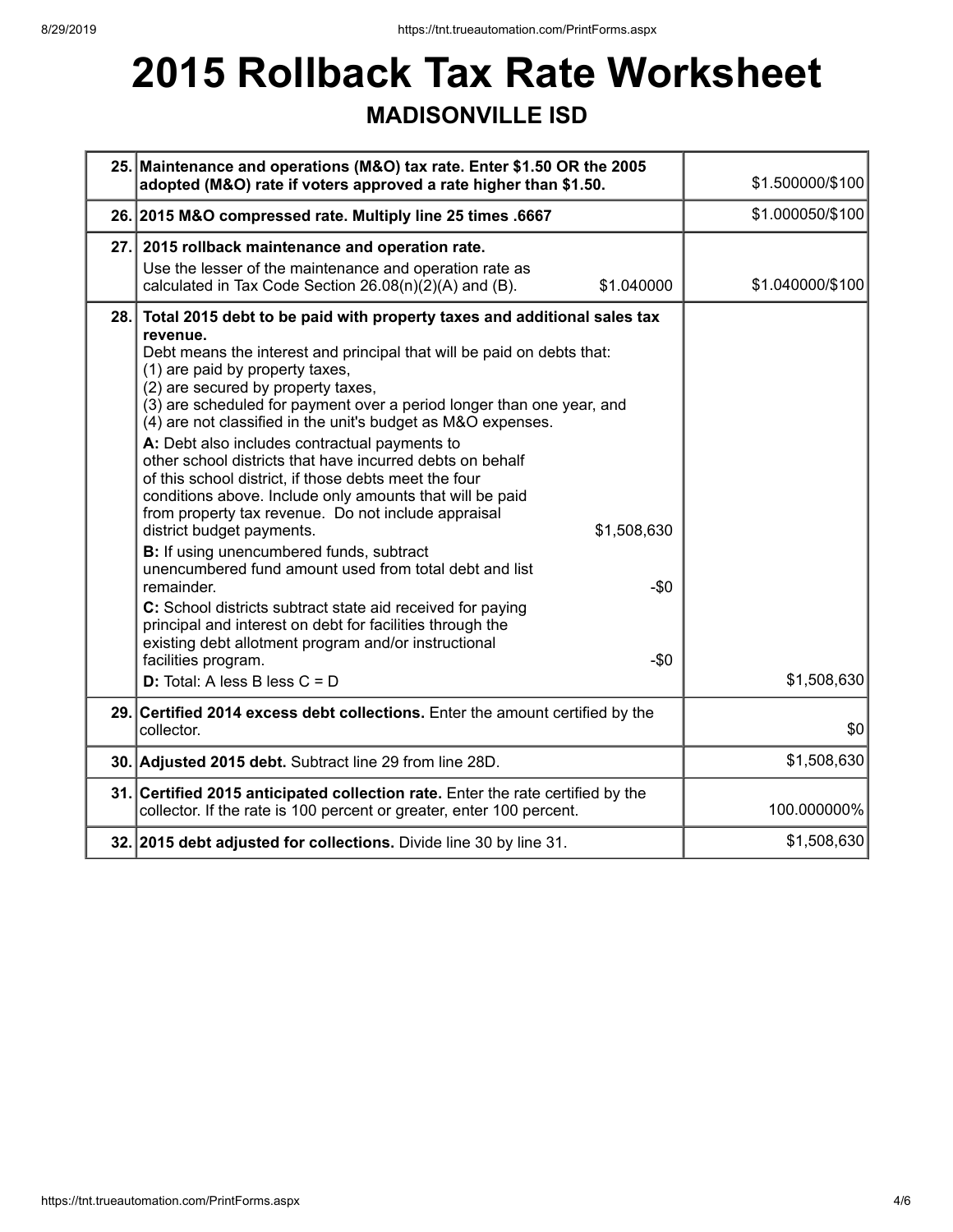### **2015 Rollback Tax Rate Worksheet (continued) MADISONVILLE ISD**

| 33. A. Enter the 2015 captured appraised value of real<br>property taxable by the school district in a tax<br>increment financing zone that corresponds to the<br>2015 taxes that will be deposited into the tax<br>\$0<br>increment fund.<br>B. Also, enter any new property value that is subject<br>to an economic development tax limitation<br>agreement in excess of the limitation amount.<br>+\${SchoolTIFTaxableB} |                |
|-----------------------------------------------------------------------------------------------------------------------------------------------------------------------------------------------------------------------------------------------------------------------------------------------------------------------------------------------------------------------------------------------------------------------------|----------------|
| C. Total A and B                                                                                                                                                                                                                                                                                                                                                                                                            | 30             |
| <b>34. 2015 total taxable value.</b> Subtract line 33 from line 18.                                                                                                                                                                                                                                                                                                                                                         | \$854,776,787  |
| 35. 2015 debt tax rate. Divide line 32 by line 34 and multiply by \$100.                                                                                                                                                                                                                                                                                                                                                    | \$0.1764/\$100 |
| 36. 2015 rollback tax rate. Add lines 27 and 35.                                                                                                                                                                                                                                                                                                                                                                            | \$1.2164/\$100 |